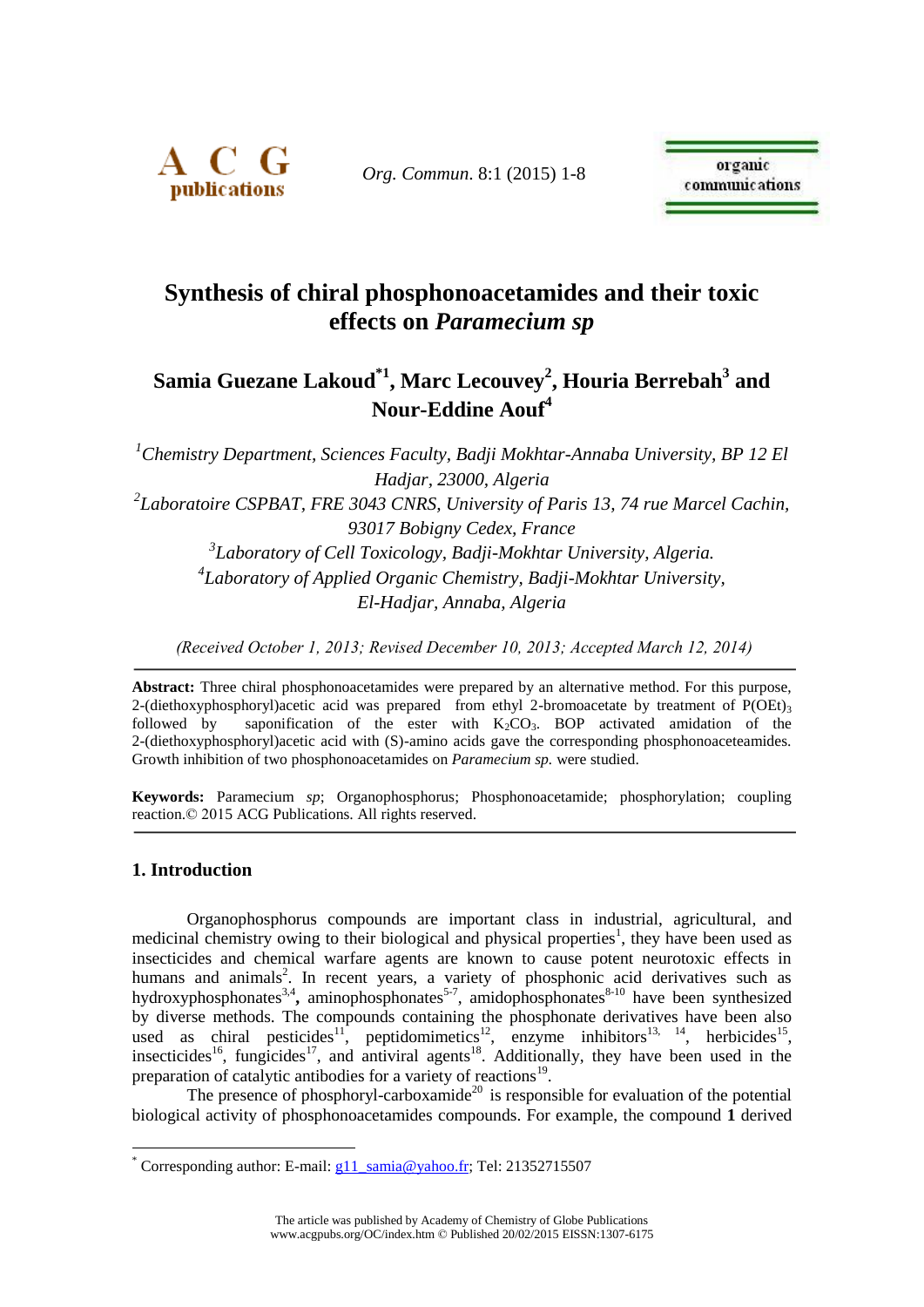from proline is known of its antibacterial properties, the alaphosphine **2** is an herbicide and fungicide powerful and the compound **3** is a dipeptide and used for the treatment of type II diabetes<sup>21</sup> .



**Figure 1.** Some compounds containing phosphoryl-carboxamide having a biological activity.

In our previous work we synthesized phosphonoacetamides derivatives by two methods (Arbuzov and Becker reactions) (Figure 3) 22 . The unicellular ciliatea of the genus *Paramecium* belong to the most often studied protists and their use has been proposed as bioethical and excellent test for standardized laboratory procedures to evaluate the environmental quality, and the effects of xenobiotic compounds on a simple alternative biosystem<sup>23,24</sup>. The protozoon in general is sensitive to environmental perturbations such as the occurrence of xenobiotic compounds<sup>25</sup>. The sensitivity of protozoa is due to their simple eukaryotic single-cell organism organization which exposes their receptors to the external environment, making them responds directly to environmental stimuli.

In this study, we aimed at an alternative method for preparation of phosphonoacetamides (figure 2) via BOP activated amidation of 2-(diethoxyphosphoryl)acetic acid and its study on growth of *Paramecium sp.*



**Figure 2.** (Benzotriazol-1-yloxy) tris(dimethylamino) phosphonium hexafluorophosphate

### **2. Results and discussion**

#### **2.1. Chemistry**

In our previous study, chiral phosphonoacetamides derivatives were synthesized by phosphorylation using the Arbuzov reaction as thermal way or the Michaelis–Becker reaction as anionic way after the acylation reaction of amino esters with chloroacetyl chloride (Figure  $3)^{22}$ .

In the present method, we first phosphorylated ethyl 2-bromoacetate with triethylphosphite  $(P(OEt)_{3})$  to give ester 7. Potassium carbonate mediated hydrolysis of ester 7 afforded (diethoxyphosphoryl)acetic acid **8**. BOP activated amidation of acetic acid **8** with amino acids **4a-c** gave phosphonoacetamides (*S*)-**6a-c** as oily products. The activating agent BOP has the advantage of giving good yield; it can reach up to 80% in reaction time relative progress as in our case. Furthermore, it shows an absence of racemization at the asymmetric carbon of the aminoesters<sup>26</sup> (Figure 4).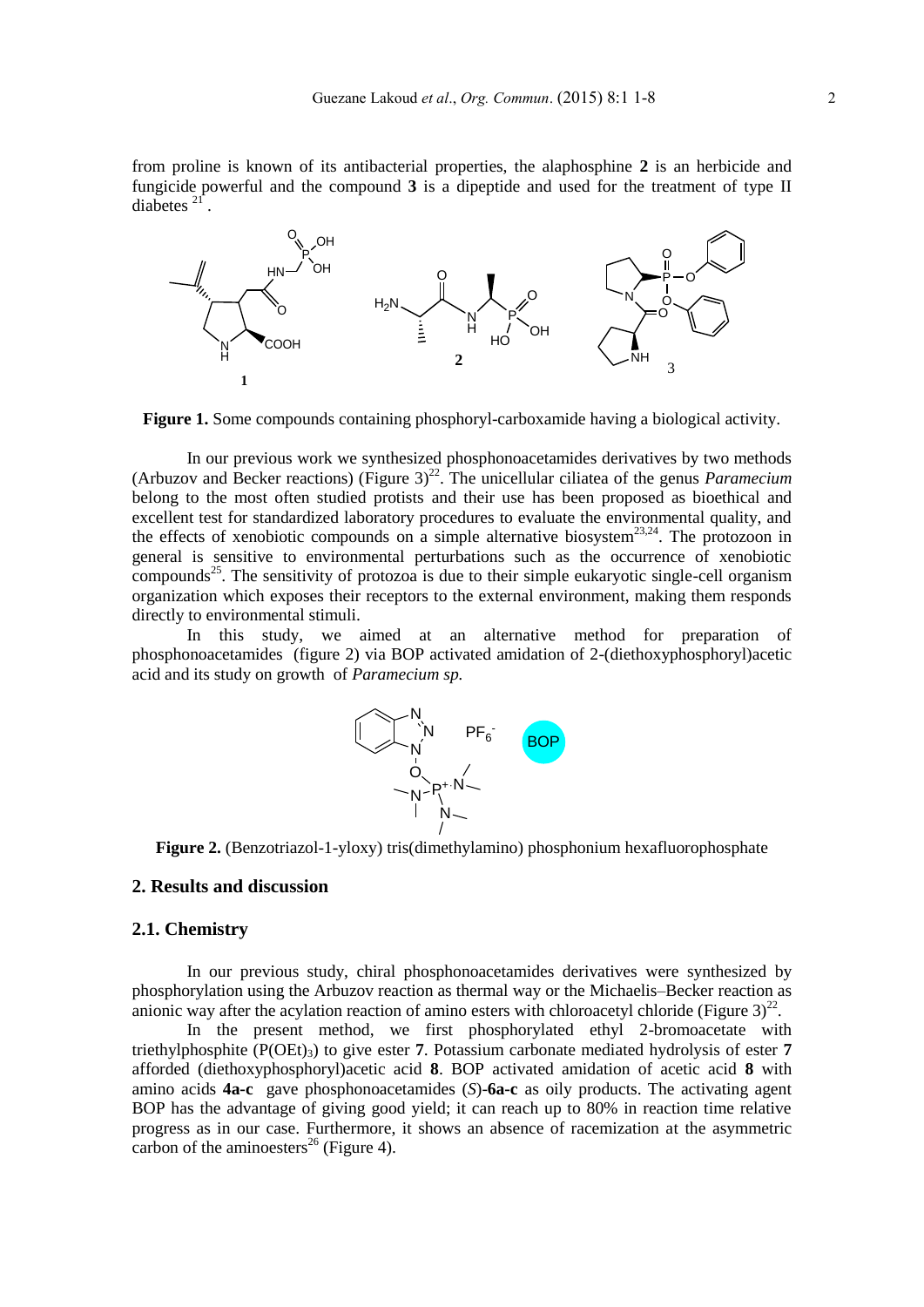

Figure 3. Synthesis of chiral phosphonoacetamide by Michaelis-Becker or Arbuzov reactions<sup>22</sup>



**Figure 4.** Synthesis of chiral phosphonoacetamide using the coupling agent BOP

## **2.2. Toxicity Test**

In the first time, we confirmed the inhibitory effect of the compounds **6b** and **6c** compared with commercially compounds as Chlorpyrifos Ethyl.

Figure 5 and 6 illustrates the evolution of cell growth as a function of time (in minutes than hours) and increasing a concentration of xenobiotic; methyl isopropylacetate and methyl benzylacetate derivatives (**6b** and **6c** respectively). First, the results show normal growth for the control cells at the first 30th minutes with an optical density (OD) 0.127 for the first one (**6b**) and 0.144 for the second (**6c**). Meanwhile, with the treated cells, it shows the significant inhibitory effect ( $P < 0.001$  and  $P \le 0.005$ ) of the growth of this microorganism and upon contact with the xenobiotic (**6b** and **6c** compounds respectively), with an OD of 0.05 for 10  $\mu$ mol  $L^{-1}$ , and 0.03 for the highest concentration at the 30 minutes for the compound 6b, and with an OD of 0.126 for 10  $\mu$ mol L<sup>-1</sup>, and 0.06 for the highest concentration at the same time for the compound **6c**.

In the hours' time, we observed the same significant inhibitory effect of  $(P \le 0.001)$  of growth from the first hour of treatment until the sixth hour for both compounds. Meanwhile, the evolution growth of control cells shows a normal growth with an exponential growth phase between the first and the third hour, and a progressive decrease of the growth from the fourthhour.

The percentages of response in *Paramecium* treated for the cultures exposed by different concentrations of **6b** and **6c** compounds after 6 h of exposure are positive.

We observe response percentages of 68%, 55% and 77% respectively of 10, 20 and 30 μmol  $L^{-1}$  for the compound **6b**, and 18%, 30% and 24% respectively of 10, 20 and 30 μmol  $L^{-1}$ for the compound **6c** as shown in Figure 7. It can be said that the positive evolution of the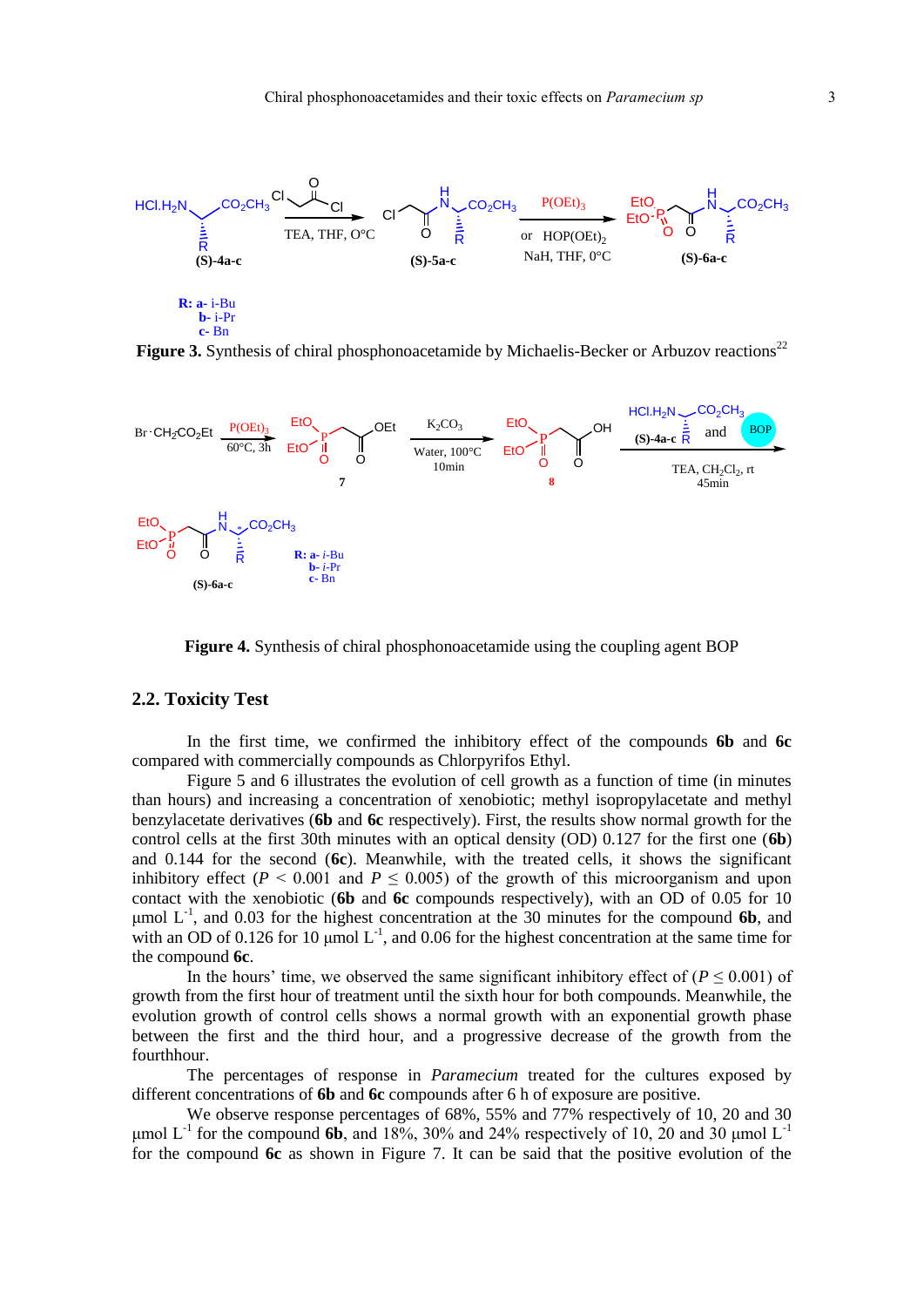response percentage confirm the growth inhibition of the treated paramecia regardless of the cell concentration. But, for the control cells, the percentage of response is always negative, reflecting a normal growth.



**Figure 5.** Evaluation of cell growth of *Paramecium* treated with increasing concentrations of 6b compounds for the short and the long times. Each data point represents the average of three independent essays  $\pm$  standard error



**Figure 6.** Evaluation of cell growth of *Paramecium* treated with increasing concentrations of 6c compound for the short and the long times (hour). Each data point represents the average of three independent essays  $\pm$  standard error)



**Figure 7.** Evolution of the response percentage of *Paramecium sp*. in the presence of the different concentrations of 6b and 6c compounds)

Protists are ubiquitous eukaryotic cells in the aquatic and terrestrial environment, characterized by a short life cycle, rapid multiplication and normal behavior may be affected by the presence of pollutants. Evaluation of cytotoxic effects of a xenobiotic can be performed using different parameters, including cell growth in microorganisms that reflects the state of cell metabolism.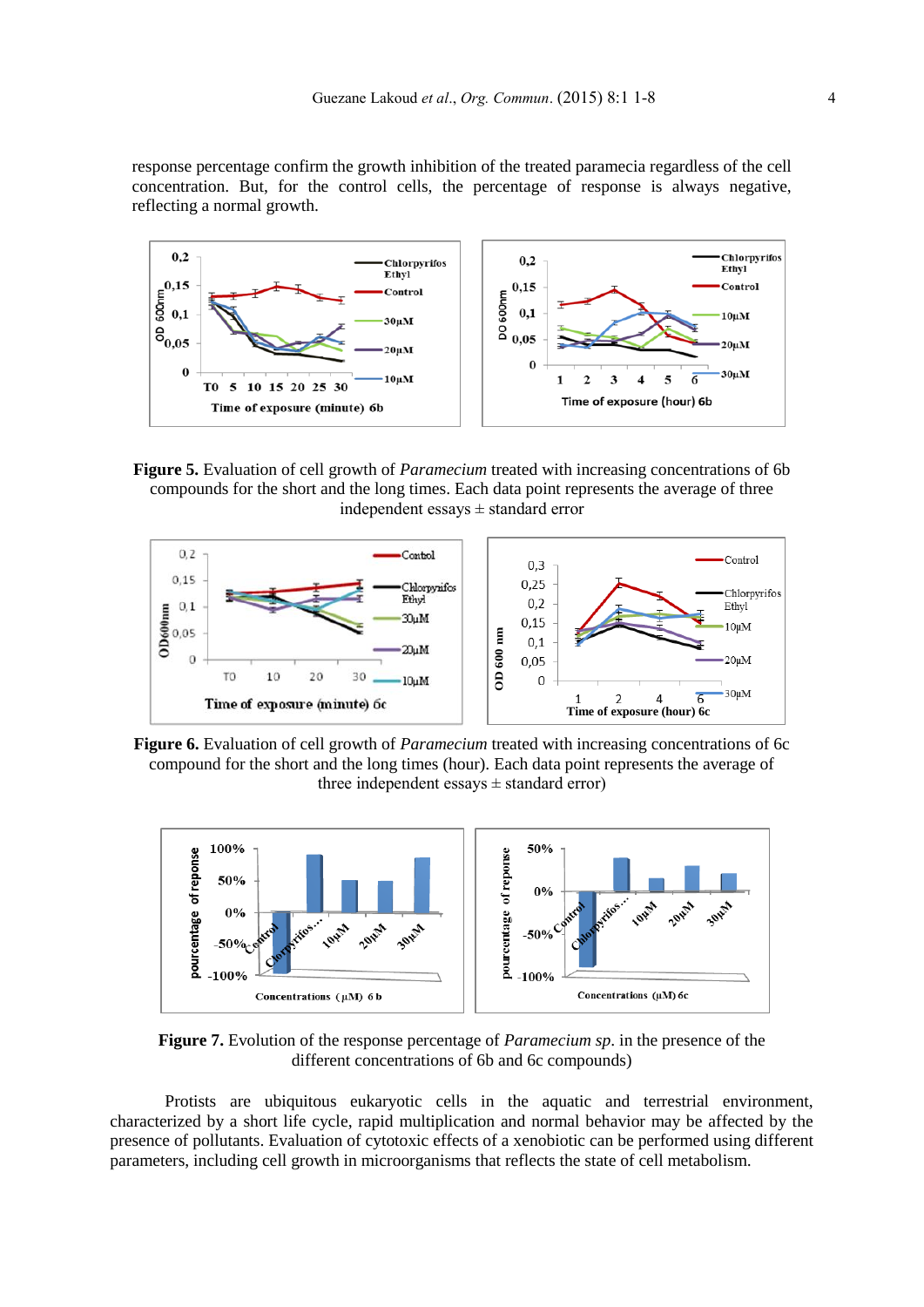Thus, our results show that the different concentrations of phosphonoacetamide result in an inhibition of the cell growth of Paramecium *sp*. The tested xenobiotic is toxic to a microorganism which is manifested by inhibition of cell growth. This brings us to confirm the influx of xenobiotics inside the cells, despite the presence of the cell membrane that forms a barrier against the massive entry of xenobiotics but is still permeable.

In addition, for the three concentrations tested (10, 20, and 30  $\mu$ mol L<sup>-1</sup>), the high value of optical density and the positive evolution of the response percentages confirms the growth inhibition of the treated *Paramecium sp*., regardless of the cell concentration.

### **2.2.1. Materials and methods**

#### *Culture conditions:*

*Paramecium sp*. cell lines were established by single cell isolation in the Cell Toxicology Laboratory at the University of Annaba (Algeria). Cells were grown according to the usual procedures<sup>27</sup> in lettuce medium bacterized by *Klebsiella pneumoniae*, supplemented with 0.8 μg mL<sup>-1</sup> of β-sitosterol (Merck<sup>1</sup>). Culture temperature was  $27 \pm 3$ °C. The populations studied were derived from single autogamous cells.

#### *Cell growth, optical density and percentage of response:*

Our results were performed by measuring of optical density at wavelength  $\lambda$ =600 nm as function of time at different concentrations (10, 20 and 30  $\mu$ mol L<sup>-1</sup>) and by calculation of the percentage of response, these studies were made to evaluate the toxicity of the xenobiotic via the inhibition of cell growth of *paramecium sp* after 6h of exposure.

An optical density (OD) of high value indicates an inhibition of growth, than the low value indicates the stimulation of growth.

A percentage of positive value indicates an inhibition of growth, while negative value indicates a stimulation of growth**<sup>28</sup>** according to the equation

$$
RP = 100 \cdot \frac{CN-EN}{CN}
$$

Where; RP is the protozoa responses percentage  $(\%)$ ; CN is the cell control number (cell mL<sup>-6</sup>), and EN is treated cells number (cell  $mL^{-6}$ ).

#### *Statistical analysis*

All the experiments were repeated three times, and the results were expressed as average and standard error (SE) values. Statistical analysis was performed by the STUDENT test to compare the means of two populations using data from two independent samples<sup>29</sup>. The  $\alpha$ - level for significant differences was set at  $P \le 0.05$ .

#### **3. Experimental**

Melting points were determined in open capillary tubes on an Electro thermal apparatus and uncorrected. IR spectra were recorded on a Perkin–Elmer FT-600 spectrometer. Proton nuclear magnetic resonance was determined with a 360 WB or AC 250-MHz Bruker spectrometer using  $CDCl<sub>3</sub>$  and  $DMSO-d<sub>6</sub>$  as a solvent and tetramethylsilane (TMS) as an internal standard. Chemical shifts are reported in  $\delta$  units (ppm). All coupling constants (J) are reported in Hertz. Multiplicity is indicated as s (singlet), d (doublet), t (triplet), m (multiplet), and combination of these signals. Electron ionization mass spectra (30 eV) were recorded in positive mode on a Water MicroMass ZQ. High- resolution mass were measured on a Joel SX 102 mass spectrometer and recorded in FAB positive mode. All reactions were monitored by TLC on silica Merck h60 F254 (Art. 5554) percolated aluminum plates and were developed by spraying with ninhydrin solution.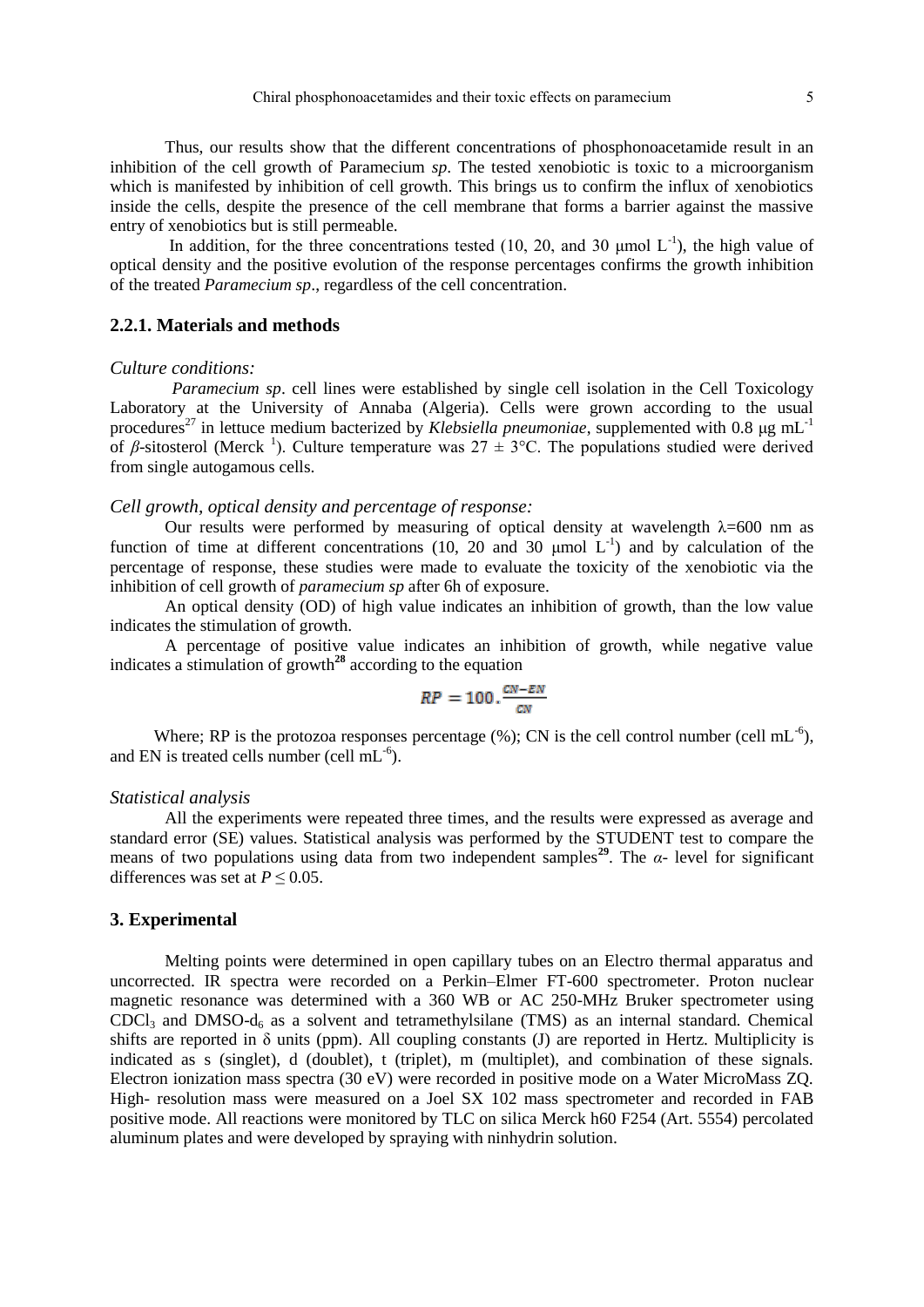*3.1. Synthesis of 2- diethoxyphosphoryl 2- ethyl acetate 7:* 0.1 mole of ethyl acetate bromide was heated to 60° C, and then 1.1equiv of the triethylphosphite was added dropwise under nitrogen. When the addition was complete, the solution is heated to 100 ° C and stirred for 3 hours at the same temperature, we evaporated the reaction mixture to remove the  $P(OEt)$ <sup>3</sup> excess. The 2diethoxyphosphoryl 2-methyl acetate was directly obtained as oil in 98% yield,  $R_f = 0.45$  $(CH_2Cl_2/MeOH)$ , <sup>1</sup>H NMR (CDCl<sub>3</sub>, 400MHz):  $\delta = 1.29$  (t,  $J = 6.50$  Hz, 6H, (CH<sub>3</sub>CH<sub>2</sub>O)<sub>2</sub>P), 2.85 (d, *J*  $= 12.50, 2H, CH<sub>2</sub>P$ ), 3.75 (s, 3H, OCH<sub>3</sub>), 4.0 (m, 4H, (CH<sub>3</sub>CH<sub>2</sub>O)<sub>2</sub>P), <sup>13</sup>C NMR (CDCl<sub>3</sub>, 400MHz): 16.50 (**C**H3CH2O)2 P, 16.50 (**C**H3CH2O)2P, 35.70 (**C**H2P), 54,55(O**C**H3), 63.75 (CH3**C**H2O)2P, 63.78 (CH3**C**H2O)2 P, 176.5 (**C**O-OCH3), IR (CCl4, σ cm-**<sup>1</sup> ) :** 1720.5 (C=O), 1230.5 (P=O), 1145.5 (OEt).

*3.2. Synthesis of 2- diethoxyphosphoryl 2- carboxylic acid 8:* To a solution of potassium carbonate (20 mmol) in 15ml of water, the 2- diethoxyphosphoryl 2- ethyl acetate (15mmol) was added and the mixture was refluxed for 10 min. The solution was washed with ether (2x10ml) then acidified by acid chlorohydrate (6 mol / l) to  $PH = 2$ , we evaporated half the water than extracted with dichloromethane (2x45ml). The organic layers were combined, dried over anhydrous  $MgSO<sub>4</sub>$  and concentrated under vacuum. The acid is obtained as colorless oil with an excellent yield (98%),  $R_f = 0.3$  (CH<sub>2</sub>Cl<sub>2</sub>/MeOH), <sup>1</sup>H NMR (CDCl<sub>3</sub>, 400MHz): δ = 1.27 (t, *J* = 6.72 Hz, 6H, (CH<sub>3</sub>CH<sub>2</sub>O)<sub>2</sub>P), 2.90 (d, *J* = 21.68 Hz, 2H, CH<sub>2</sub>P), 4.15 (m, 4H,  $(CH_3CH_2O_2P)$ , 7.63 (s, 1H, OH), RMN <sup>13</sup>C (CDCl<sub>3</sub>, 400MHz): 16.45 (CH3**C**H2O)2P, 16.45 (CH3**C**H2O)2 P, 35.50 (**C**H2P), 63.80 (CH3**C**H2O)2 P, 63.98 (CH3**C**H2O)2 P, 175.45 (**C**O-OH), IR (CCl4, σ cm-**<sup>1</sup> ) :** 3350-3500 (O-H), 1620.5 (**C**=O), 1225.5 (P=O), 1198 (OEt).

*3.3. General procedure for the synthesis of 6a-c:* To a solution of amino esters (1.5mmol) in dry CH<sub>2</sub>Cl<sub>2</sub> the triethylamine (1.5mmol) was added dropwise at  $0^{\circ}$ C. We added then successively; a solution of diethoxyphosphoryl carboxylic acid (1.5 mmol) in  $CH_2Cl_2$  (15ml), a solution of BOP (1.5 mmol) in CH<sub>2</sub>Cl<sub>2</sub> (7 ml) and a solution of triethylamine (1.5 mmol) in CH<sub>2</sub>Cl<sub>2</sub> (5ml), a slightly basic pH is maintained by a gradual addition of TEA. The ice bath was removed and the reaction mixture was stirred at room temperature for 45min. The organic layer is then washed successively with  $H_2SO_4$ 2M (3x10ml), a saturated aqueous solution of NaCl (10 ml), aqueous solution of NaHCO<sub>3</sub> (3x10ml) and with a saturated aqueous solution of NaCl (10 ml), then dried over anhydrous MgSO4. The residue was evaporated then purified by chromatography over silica gel (gradient elution: hexane and ethyl acetate) to give compound **6** in good yield. *Caution:* This reaction produces HMPA which has been shown to cause nasal cancers in rats.

The spectral data of (S)-methyl 2-[2-diethoxyphosphoryl acetamide] 2-isobutylacetate **6a**, (S) methyl 2-[2-Diethoxyphosphoryl acetamide] 2-Isopropylacetate **6b** and (S)-methyl 2-[2 diethoxyphosphoryl)acetamide] 2-benzylacetate **6c** is shown in reference 22.

#### **4. Conclusion**

In conclusion, we here showed that the synthesis of phosphonoacetamides can be synthesized by different method and good yield. The tested xenobiotics exhibit significant activity compared to Chlorpyrifos Ethyl, they are also cytotoxic, manifested by reduction growth at different concentrations, increasing of generation time, increasing of optical density (OD), and high response percentage of *paramecium sp*. We can conclude that the toxicity being highest for analogue **6b**.

#### **Acknowledgements**

This work was generously supported by the (Direction Generale de la Recherche Scientifique et du Développement Technologique, DGRS-DT), Algerian Ministry of Scientific Research, (FNR) and CMEP 08 MDU 729.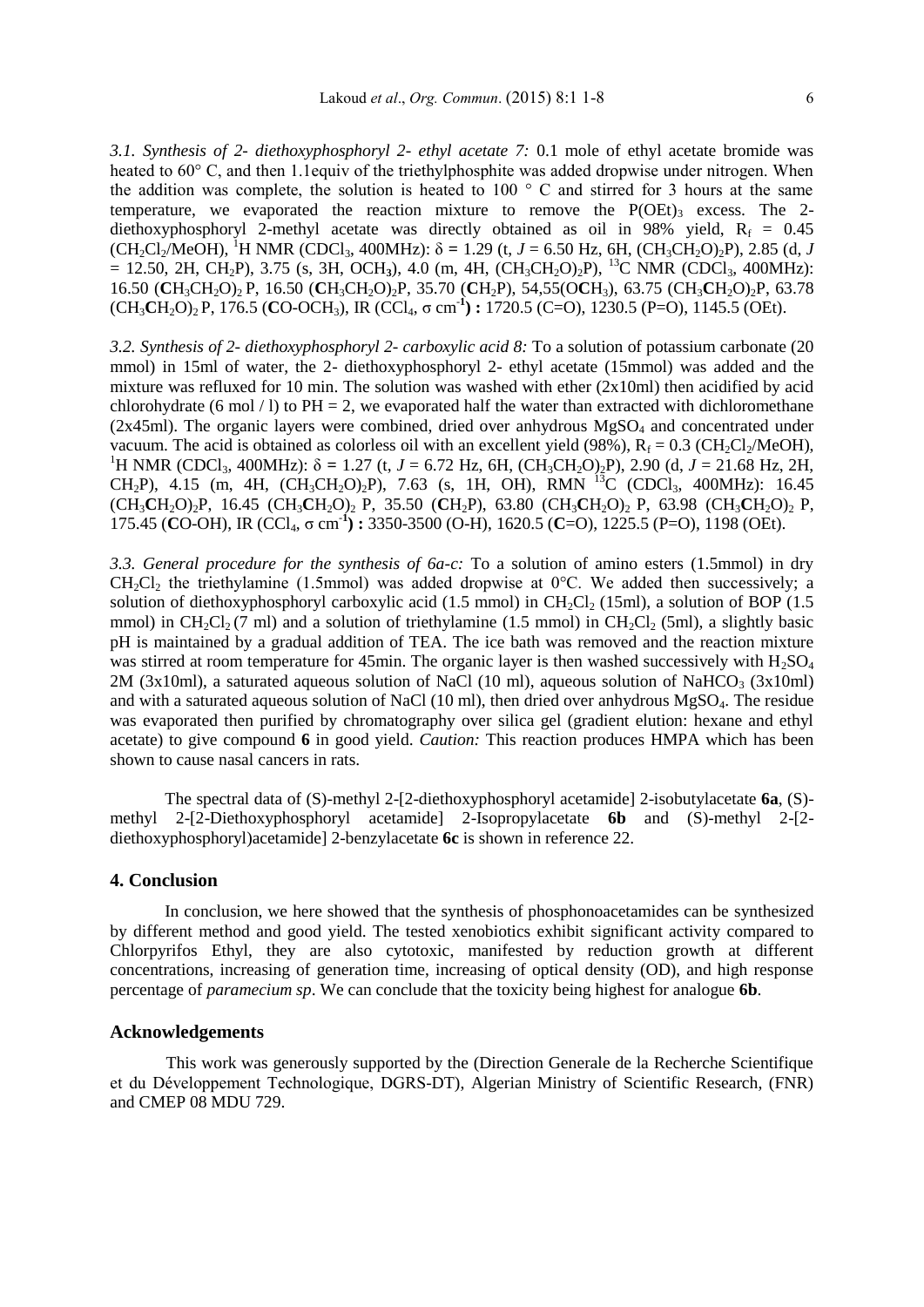# **References**

- [1] Hashem**,** S.; Sakineh, E.; Mohammad. M. D. Iron-doped single walled carbon nanotubes as an efficient and reusable heterogeneous catalyst for the synthesis of organophosphorus compounds under solventfree conditions. *Tetrahedron* **2013**, *69*, 4708-4724.
- [2] Marjorie, S. H.; Hong, S. J.; Barhoumi, R.; Burghardt, R. C.; Donnelly, K. C.; Wild, J. R.; Vankatraj, V.; and Tiffany-Castiglioni, E. Neurotoxicity induced in differentiated SK-N-SH-SY5Y human neuroblastoma cells by organophosphorus compounds. *Toxicology and Applied Pharmacology*. **2003**, *186*, 110–118.
- [3] Sobhani, S.; Vafaee, A. Efficient one-pot synthesis of β-hydroxyphosphonates: regioselective nucleophilic ring opening reaction of epoxides with triethyl phosphite catalyzed by  $AI(OTT)$ 3. *Tetrahedron* **2009**, *65*, 7691–7695.
- [4] Kolodiazhnyi, O. I. Asymmetric synthesis of hydroxyphosphonates. *Tetrahedron: Asymmetry* **2005**, *16,*  3295-3340.
- [5] Kukhar, V. P.; Hudson, H. R.; Aminophosphonic and Aminophosphinic acids.*Chemistry and Biological Activity, John Wiley and Sons, Ltd. Chichester*. **2000**, *205*.
- [6] Ordóñez, M. F.; Sayago, J.; Cativiela, C.; Synthesis of quaternary α- aminophosphonic acids. *Tetrahedron* **2012**, *68*, 6369–6412.
- [7] Ordóñez, M.; Rojas-Cabrera, H.; Cativiela, C. An overview of stereoselective synthesis of αaminophosphonic acids and derivatives. *Tetrahedron* **2009**, *65*, 17–49.
- [8] Mario, O.; Eugenio, H. F.; Hydree, R. C.; Victoria, L. G. *Tetrahedron Asymmetry.* **2008**, *19*, 2767- 1770.
- [9] Castelot, D.; Pannecoucke, G.. X.; Quirion, J. C. Diastereoselective synthesis of alpha-substituted betaamidophosphonates. *Tetrahedron Lett*. **2001**, *42*, 1025-1028.
- [10] Ordóñez, M.; Hernández-Fernández, E.; Montiel-Perez, M.; Bautista, R.; Bustos, P.; Rojas-Cabrera, H.; Fernández-Zertuche, M.; García Barradas, O. *Tetrahedron: Asymmetry.* **2007**, *18*, 2427–2436.
- [11] Imran, A.; Gupta, V. K.; Aboul-Enein, H. Y.; challenge for the environmental scientists. *Current science.* **2003**, *84*, 152-156.
- [12] Kafarski, P.; Lejczak, B. Biological activity of aminophosphonic acids. *Phosphorus, Sulfur, Sili con Relat. Elem.* **1991**, *63*, 193.
- [13] Allen, M. C.; Fuhrer, W.; Tuck, B.; Wade, R.; Wood, J. M. Renin inhibitors, Synthesis of transitionstate analog inhibitors containing phosphorus acid derivatives at the scissile bond. *J. Medicinal Chemistry.* **1989**, *32*, 1652.
- [14] Logusch, E. W.; Walker, D. M.; Donald, J. F.; Leo, G. C.; Franz, J. E. Synthesis of alpha and gammaalkyl-substituted phosphinothricins: potent new inhibitors of glutamine synthetase. *J. Org. Chem.* **1988**, *53*, 4069.
- [15] Natchev, I.; Liebigs, A.; Herbicidal activity of phosphoryl analogues of glycine. *Ann. Chem*. **1988**, *861*.
- [16] Emsley, J.; Hall, D. The Chemistry of Phosphorus*, Harper and Row, London.* **1976**, *494*.
- [17] Maier, L.; Sporri, H. Resolution of 1-amino-2-(4-fluorophenyl) ethylphosphonic acid as well as some di-and tripeptides. *Phosphorus, Sulfur, Silicon Relat. Elem.* **1991**, *61*, 69.
- [18] Huang, J.; Chen, R. An overview of recent advances on the synthesis and biological activity of αaminophosphonic acid derivatives. *Heteroatom Chem*. **2000**, *11*, 480.
- [19] Weimer, D. F. Synthesis of nonracemic phosphonates. *Tetrahedron* **1997**, *53*, 16609.
- [20] Tay, M. K.; About-Jaudet, E.; Collignon, N.; Savignac, P. Phosphonates α-lithies agents de transfert fonctionnel. Preparation de phosphonates α-amides et d'amides α, β insatures, α-substitues. *Tetrahedron* **1989**, *45*, 4415-4430.
- [21] Lejczak, B.; Kafarski, P.; Mastalerz, P. Phosphonopeptides-Synthesis and Biological Activity. *Beitrage zur Wirkstofforschung, 25, P.Oehme, H. Lowe & E. Gores Eds., Institut fur Wirstofforschung, Berlin*. **1985.**
- [22] Guezane Lakoud, S.; Berredjem, M.; Aouf, N-E. Efficient method for the synthesis of αamidophosphonate via the Michaelis-Arbuzov reaction. *Phosphorus, Sulfur, and Silicon.* **2012,** *187*, 762–768.
- [23] Delmonte Corrado, M. U.; Trielli, F.; Amaroli. A.; Ognibene, M.; Falugi; C. Protists as tools for environmental biomonitoring: Importance of cholinesterase enzyme activities. In Water pollution: New research, ed. A.R. Burk. NY: Hauppaug, *Nova Science Publishers*. **2005**, 181-200.
- [24] Delmonte-Corrado. M. U.; Amaroli, A.; Trielli, F.; Falugi, C. Cholinesterase enzyme activity in protists and environmental biomonitoring*. Current Trends in Microbiology.* **2006**, *2*, 123-136.